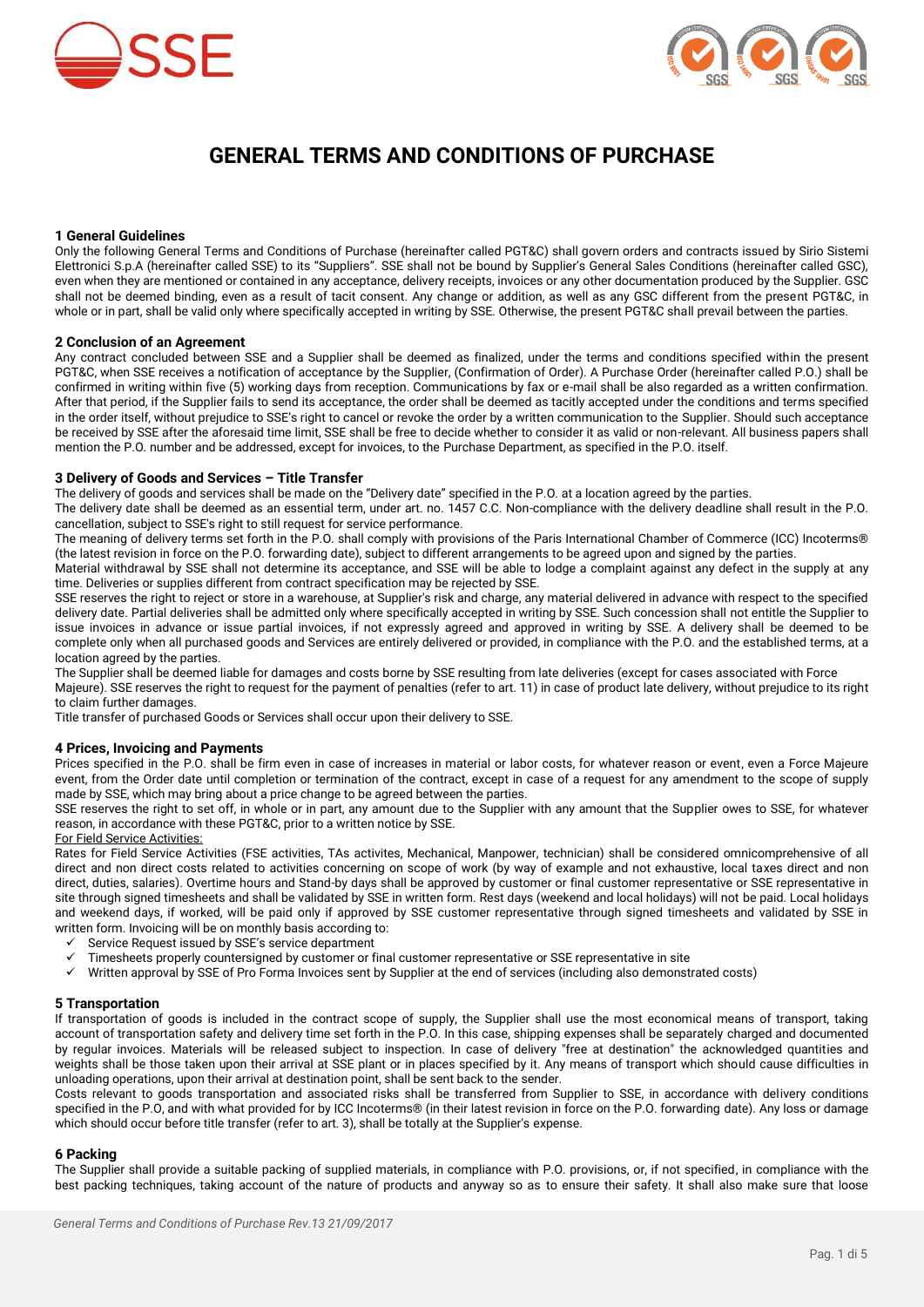



components can be easily inspected and that machined parts are not damaged during transportation. The Supplier shall be fully liable for any damage caused to material because of an unsuitable packing, whenever it occurs, and shall indemnify SSE for all resulting consequences. Materials which for their dimensions and weight should not allow a suitable packing, shall be placed on platforms, pallets or anyway rested on cross-beams of suitable thickness in order to allow their handling and unloading under safe conditions.

# **7 Inspection – Final Quality Control**

SSE shall have the right to inspect, check or test goods and services, at any time, irrespective of where goods are located or services performed. The inspection, examination and test by or on behalf of SSE shall not result in an acceptance of the supply and shall not relieve the Supplier from any obligation or responsibility set forth in the P.O.

#### For Field Service Activities:

Signature by SSE and costumer representative on Supplier personnel timesheets indicate SSE's final acceptance for Services rendered by Supplier.

#### **8 Non-acceptance**

SSE reserves the right to reject all or part of the goods a/o services deemed non-compliant with P.O. requirements and return them to Supplier at the risk and expense of the latter. In the event of non-acceptance of a supply by SSE due to inconsistency between the ordered goods and the received goods, the Supplier shall have the obligation to put in place any action deemed necessary in order to make the supply compliant with the P.O. requirements, in the shortest possible time.

#### For Field Service Activities:

Technicians shall be evaluated by SSE through related CVs sent by Supplier before acceptance of the same. Supplier shall furnish, in addition and included in base rate, all necessary technical support in order to ensure target achievement. Anyway SSE reserves the right to demobilize supplied technicians if personnel technical level is not adequate (both in terms of quality and quantities) to perform commissioned activities. SSE reserves also the right to require major costs arising from non-fulfilment of activities.

#### **9 Warranty**

The Supplier represents and warrants an efficient operation of the supplied products and their compliance with requirements, standards and contract specifications; it also warrants that all materials used are free from defects and that design and workmanship were executed according to the best practices and the latest technologies.

The warranty period shall comply with provisions of applicable Community standards and international agreements, and anyway will never be shorter than two (2) years. In case of non-compliance a/o defects, regardless of whether they are visible a/o hidden, the Supplier shall have the obligation, at SSE's only discretion, to:

- 1. Replace the supplied products on site, at its own responsibility and expenses, with a similar product compliant with the requirements specified in the P.O or
- 2. Repair and return to site, under its own responsibility and expenses, without delay (and within the time requested by SSE) the defective or noncompliant product.

In any event, should the supplier fail to observe the aforesaid deadline or in case of Supplier's serious and irreparable default, determined during an adversarial debate between the parties, SSE reserves the right to reject the supply and replace it, at Supplier's expenses with another similar supply, which shall comply with the requirements contained in the P.O. Such supply shall be executed by another Supplier and this will result in P.O. cancellation. In that event, the Supplier shall indemnify SSE both for the higher cost and possible damages.

All parts repaired or replaced during the warranty period shall enjoy a new warranty period similar to the original one.

#### **10 Ancillary Documentation**

Each product supplied against the P.O. shall be accompanied by copies of relevant certificates as well as Operating and Maintenance Instructions. Certificates relevant to shipment shall be dispatched with a cover letter, in a sealed envelope. Each certificate shall bear a stamp "true copy of the original" and the original signature of the Quality Control Unit. All documentation shall contain the following basic information:

- Description of the certified component
- P.O number, P.O. position and SSE material code
- SSE job number
- Reference specifications for carrying out inspections and evaluate results

All certificates to be produced are an integral part of the supply. Failure to send the required documentation may represent a reason for rejection of the materials shipped by the Supplier; if, at SSE's sole discretion, materials are anyway retained and used, terms of payment of the relevant invoice will run, without fail, from the date of reception of missing documentation .

With reference to REACH 1907/2006 Regulation, when the supplied material falls within "items subject to non-intentional release of substances" category, P.O. acceptance by the Supplier shall imply the obligation to provide items complying with such Regulation. As per art.33 REACH regulation, the Supplier shall advice the Client of the possible presence of SVHC (Substance of Very High Concern) in the Candidate List should they exceed a 0,1% weight/weight threshold. The reference Candidate List (periodically updated by ECHA: European CHemicals Agency) is the list in force upon shipment. The Supplier undertakes to provide a Declaration of Conformity with REACH regulation, of its products.

In its Declaration of Conformity, the Supplier shall mention any Directive applicable to the product, including the RoHS II (2011/65/EC directive dated June 8, 2011), regarding regulation of use of dangerous substances in electric and electronic devices. By accepting the order and sending a confirmation of order, the Supplier undertakes to issue a Declaration of Conformity of its products with RoHS II Directive.

SSE adopts a purchasing policy aimed at eliminating the use of tantalum, tungsten, tin and gold ("Conflict Minerals" or "3TG"), which might come from mines in area of conflict such as the Democratic Republic of Congo ("RDC") and neighbouring countries. Suppliers are invited to support SSE in its efforts to create a material supply chain free from conflicts, by adopting, in their turn, a proper purchasing policy. Furthermore, suppliers are requested to draw and regularly update a list with all the items supplied to SSE and containing tantalum, tungsten, tin and gold (3TG).

In order to ensure a high quality and safety standard of its Supply Chain, SSE requires its suppliers to adopt a Security Policy and a proper Security Supply Chain.

#### **11 Penalties (clause to be explicitly activated in the P.O.)**

Product delivery date shall be deemed as an essential term, pursuant to art. 1457 C.C. according to what set forth under previous art. 3. In case of late delivery, not ascribable to a valid Force Majeure event, without prejudice to SSE's right to legally cancel the P.O, the Supplier shall pay SSE, a penalty for mere delay, without prejudice to compensation for further damages, equal to 1% of the amount corresponding to the order position, for every full week of delay, regardless of the quantity of undelivered goods, including required documentation and certification. What is mentioned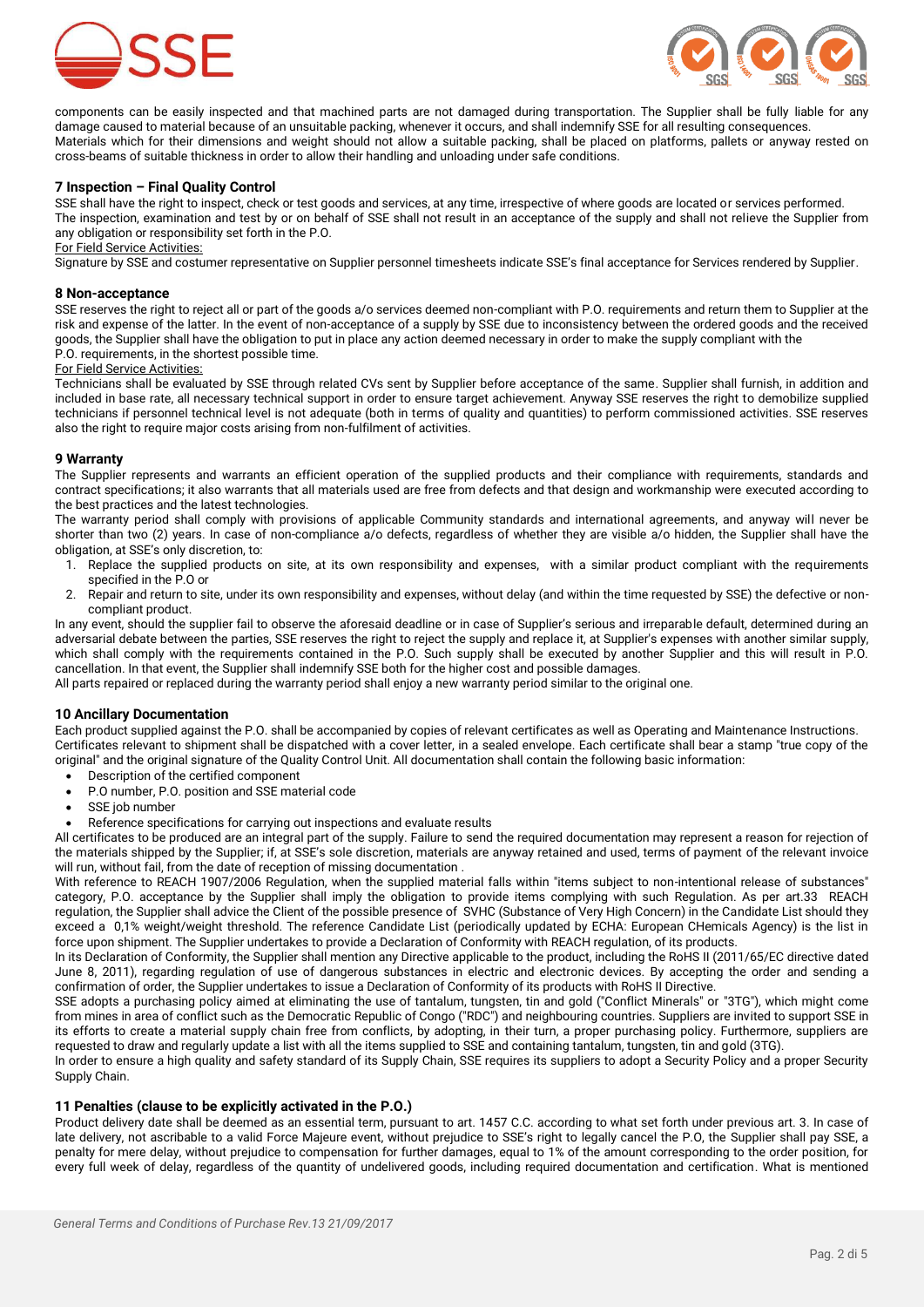



above may be applied by SSE also in the event of items which, although delivered on contractual dates, are rejected after testing for defects ascribable to Supplier, without prejudice to any other obligation set forth by the P.O.

# **12 Material supplied by SSE**

Any material granted by SSE under a tolling agreement shall be managed by the Supplier under its own full responsibility. The Supplier shall take out an insurance policy, at its own expense, with a first rate Insurance Company, in order to cover possible damages directly or indirectly caused to SSE a/o third parties (ref. art. 20). Materials belonging to SSE shall be stored by the Supplier and properly used by it in order to prevent any damage or loss; failing which, any damage found shall be charged to the Supplier, without any compensation for the work already performed.

If not otherwise agreed in writing, all the fixtures, equipment and materials, of any kind, supplied by SSE to the Supplier or expressly paid by SSE, and any replacement, complementary or ancillary material, shall remain the property of SSE. Such material shall be clearly marked a/o properly identified by the Supplier as the property of SSE, it shall be stored by the Supplier under safe conditions, distinguished and separated from materials of the property of Supplier. Materials belonging to SSE, while under Supplier's custody or control, shall be retained at Supplier's risk and insured by the Supplier itself at its own expense for an amount equivalent to its value and returned to SSE upon its request. In that event, the Supplier shall return the aforesaid material to SSE, in the same original conditions, except for normal wear, at its own expenses.

#### **13 Amendment to Order and Revisions**

SSE shall have the right to make any P.O. amendment or supplement (quantity, place and date of delivery, shipping and packing methods etc.), with prior notification to Supplier. Such amendments shall be accepted by a formal confirmation of order by the Supplier. The Supplier shall promptly notify SSE of any price change and time required in case of amendments and such amendments shall be agreed in writing between the parties, in an Amendment to P.O.

For Field Service Activities:

SSE reserves the right to change scope of works in duration or commissioned activities, upon written communication by SSE to Supplier.

#### **14 Transport Documents and Invoicing**

A Transport Document (TD) shall contain any useful information for a proper identification and reception of goods, including at least (for each item), the P.O number, the Order Position Number, SSE Material Code, Delivered Quantities.

TD for materials of Italian origin shall be drawn in 3 copies, in compliance with applicable tax regulations. In case of materials forwarded to a destination other than Prato SSE plant, a copy of TD, signed by the carrier which is taking charge of goods, or similar shipping documents, shall be immediately sent for the attention of SSE Logistic Function. In the event of incomplete, missing or non-compliant documentation with what specified above, goods will not be accepted and terms of payment of relevant invoices will run from reception of requested documentation.

The Supplier shall invoice goods according to terms and conditions specified in the P.O. or failing an agreement on this subject, on the delivery date. The invoice shall be sent to SSE and contain at least (for each item) information relevant to Supplier's company name, SSE P.O. number, SEE order position number, TD number, product quantities and identification, unit prices and total amount, VAT Number, bank details for payment. Terms of payment shall not be deemed as essential under art. 1457 C.C. The invoice shall be subject to provisions of tax legislation in force on the invoicing date.

#### **15 Assignation of receivables**

Assignation of receivables, specific collection notes or any other system of delegation of payment shall not be admitted without the prior express written consent by SSE.

#### **16 Prohibition to subcontract**

It is strictly prohibited for the Supplier, under pain of P.O. cancellation and refund of any damage and expense, to subcontract to third parties, total or partial work execution, without a prior and written authorization by SSE. Should such authorization be obtained, the Supplier shall include in its sub-contracts all obligations and charges, none excluded, mentioned in the original P.O., and send a copy to SSE within 10 days from their issue. The Supplier shall remain jointly liable towards SSE with its sub-suppliers, for the proper P.O. execution, even in case of compensation of damages. If during work execution the Sub-supplier should prove unsuitable for the performance of work undertaken, SSE, at its sole discretion, may order the immediate sub-contract termination, by a written notification.

#### **17 Obligations related to health and safety**

The Supplier, as contractor, shall satisfy all legal obligations related to health and safety at work, pursuant to Legislative Decree no. 81/2008 and following amendments a/o additions, and in particular :

- It shall employ only regular labor for the performance of its activity. Personnel shall be specifically skilled for its task, properly trained and aware of risks associated with its working activity;
- $\triangleright$  It shall provide the employed personnel with a picture badge showing the worker name and employer's data.
- Furthermore, before starting any service performance, the contractor shall remit the following documentation to SSE: a. Certificate of registration with the Chamber of Commerce (or equivalent for not italian suppliers);
- b. A Self-declaration stating it possess the technical and professional requirements in compliance with art. 47 of DPR no. 445/2000;
- c. A valid DURC (statement of correct fulfillment of welfare contribution obligation) (or equivalent for not italian suppliers);
- d. Acceptance of DUVRI (document for the evaluation of interference risk) drawn up by SSE pursuant to art. 26 of Lgs. Decree no. 81/2008 and following amendments a/o additions. By signing a DUVRI, the contractor represents it was made aware by SSE of specific risks existing on the workplace an of prevention and emergency measures to be adopted, and also of risks resulting from the presence on site of SSE or of other (possible) third parties.

Failure to remit even only one of the aforesaid documents within the service performance commencement date, the contract will be considered terminated by law.

If the contractor intends to use special equipment belonging to SSE, it shall inform it in writing and communicate the names of people who may use such equipment as well as certify, taking full and wide responsibility for the accuracy of such certification, personnel empowerment, capacity and preparation to the required use.

The payment of contract related amounts is conditional to the remittance by contractor of documents certifying the fulfillment of obligations set forth under Lgs. Decree no. 276/2003 and L.D. 223/2006, as converted and amended by L. 248/2006.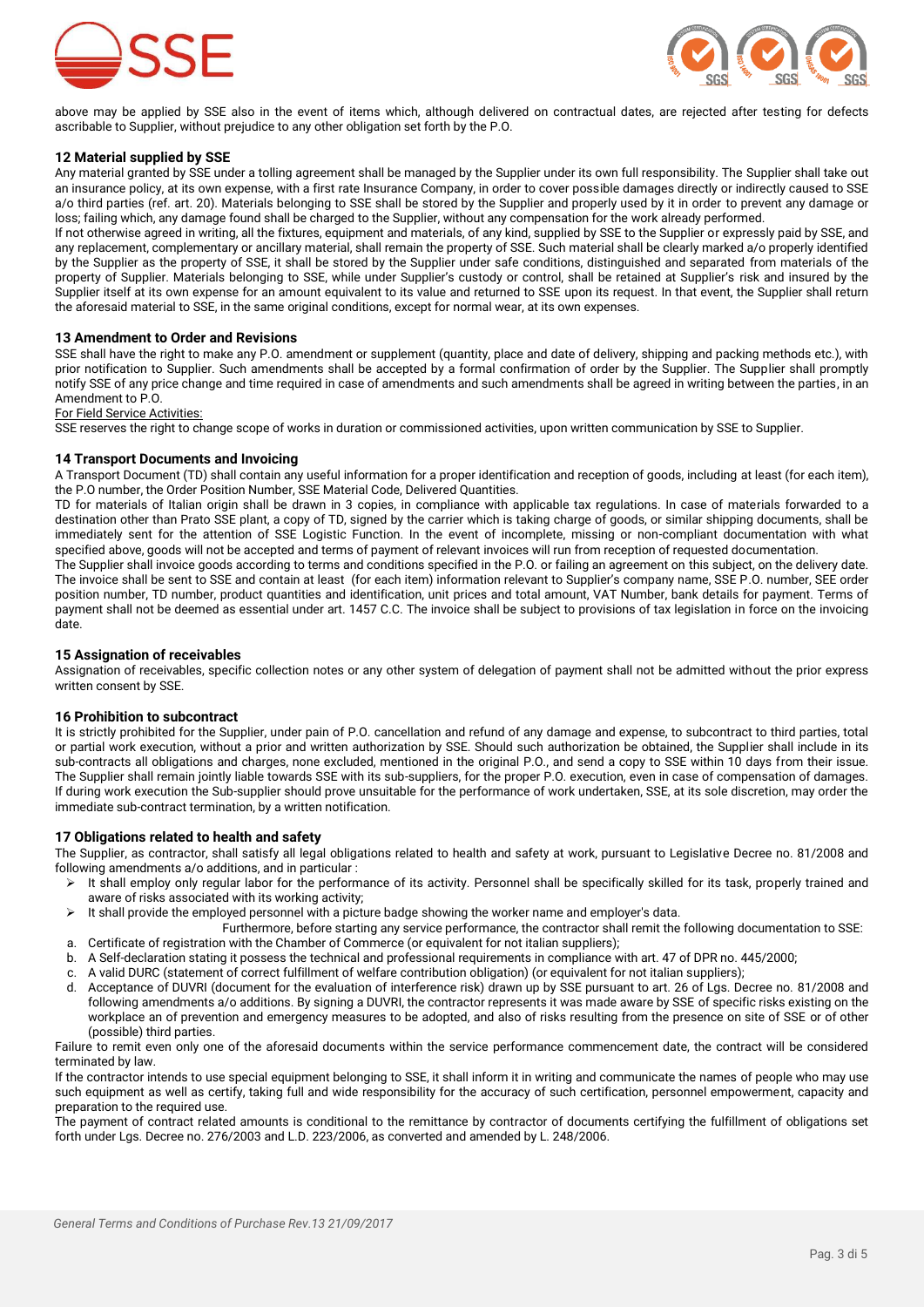



# **18 Confidentiality**

The Supplier undertakes to protect, under its full responsibility and with the greatest care, any information provided by SSE, not to disclose it to third parties and keep it confidential also in the event of contract termination for whatever reason; it also undertakes to ensure the fulfillment of such commitment by its own employees, consultants and collaborators, in general, and it shall be deemed liable in case of non performance by such persons. Drawings, specifications and documentation accompanying the P.O. issued by SSE contain technical information and are transmitted to Supplier only for the purpose of implementing SSE scope of supply. Therefore, the aforesaid document may not be copied, transmitted to third parties or used for the execution of Supplier's own work or any supply to third parties. Please refer also to Confidentiality Agreement to be signed and sent back by Supplier to SSE before starting of works.

#### **19 Responsibility for goods and service performance at SSE plant or SSE job-sites**

The Supplier shall take all adequate precautions in order to prevent any physical or material damage and any damage to SSE or third parties' properties during the performance of services or supply of material. The Supplier, as a consequence of what stated above, shall be liable for any direct a/o indirect damage to people, material a/o properties of SSE or third parties, directly or indirectly caused by the material being the object of SSE supply a/o for any cause occurred during service performance or material supply.

#### **20 Insurance for goods and service rendered at SSE plant or SSE job-sites**

The Supplier shall take out, at its own expense, an insurance policy against all risks concerning liability for direct or indirect physical and material damages, for a maximum sum insurable, deemed consistent and sufficient by SSE in order to cover possible damages, pursuant to art. 19. Such policy shall be taken out with a first rate national insurance company, which shall meet full SSE approval. On SSE request, the Supplier shall provide the relevant certificate issued by the insurance company, certifying that an insurance coverage is operating and also undertake not to cancel or modify Insurance conditions during contract execution, without prior authorization from SSE.

In addition to what stated above, the Supplier shall indemnify SSE for any physical, material or property damage resulting from the use and sale of the supplied material in compliance with the applicable Italian regulation regarding warranty of sold products.

# **21 Contract Termination**

Should the Supplier, at SSE's sole discretion, be in default in fulfilling one of the obligations set forth under articles 3, 9, 15, 16, 17, 18, 19, 20 of these PGT&C, SSE reserves the right, at its own sole discretion, to:

- a. Cancel, pursuant to art. 1456 C.C., at any time, with immediate effect, the single purchase to which the non-fulfillment refers to and all the other purchases, subject to compensation for damages;
- b. Grant the Supplier a fifteen (15) days period to make the necessary corrections and comply with provisions of the P.O. and present PGT&C, it being understood that, should the default persist beyond the aforesaid fifteen (15) days' delay, SSE may terminate by law and with immediate effect, the single purchase to which the non-fulfillment refers to.

In the event of contract termination, the Supplier shall have the right to be paid only for regularly executed works, after deduction of possible damages to be set-off and without prejudice to SSE's right to claim for damages resulting from Supplier's non-fulfillment.

In case of claim for damages suffered by SSE, the Supplier acknowledges SSE's right to suspend payments due for any service performance until such damages are quantified, and also to offset the amounts due.

Should SSE decide to take advantage of this termination clause, In compliance with art. 1456 of c.c., the Supplier shall be bound to hand over materials and works as they are.

SSE shall have the right to buy-back, in whole or part, all materials, tools and machine on the site.

#### **22 Suspension and Withdrawal**

SSE shall have the right to suspend a P.O., in whole or in part, should circumstances which may entail considerable changes in the conditions which lead to P.O. placement, arise.

SSE shall be entitled to withdraw from the P.O in the event of dissolution or liquidation of the Supplier, or transfer to third parties of direct or indirect control by the Supplier (as to control meaning, please refer to art. 2359 of Civil Code) or in other unforeseeable cases. SSE shall recognize costs borne by the Supplier during contract execution, contract termination and withdrawal from contract. The right of withdrawal shall always be notified by SSE to Supplier by a registered letter with acknowledgment of receipt.

### **23 Non-Competition Agreement**

Supplier must receive written approval by SSE before establishing direct business relations with SSE's customers for site/plant introduced to Supplier by SSE.

#### **24 Non-Solicit Agreement**

During the term of this Agreement and for two (2) years after any termination of this Agreement, Supplier will not, without the prior written consent by SSE, either directly or indirectly (on Party's own behalf or in the service or on behalf of others), solicit or attempt to solicit, divert or hire away any person employed by SSE.

### **25 Applicable Law and Court of Competent Jurisdiction**

The P.O, its provisions and these PGT&C are governed and construed in accordance with Italian Law.

*Notice for Italian Suppliers*: any dispute or litigation arising between the parties with respect to the P.O a/o the present PGT&C, including those concerning their validity, interpretation, performance and termination, which may not be settled in an amicable way between the parties, shall be finally settled under the exclusive jurisdiction of the Court of Prato.

*Notice for foreign suppliers*: any dispute or litigation arising between the parties in relation to the P.O. and the present PGT&C, including those concerning their validity, interpretation, performance and termination, which may not be settled in an amicable way between the parties, shall be finally settled according to the Rules of Conciliation and Arbitration of the International Chamber of Commerce in Paris, by one or more arbitrators appointed in compliance with such rules. The arbitrator or arbitrators shall decide by taking account of the present PGT&C and the provisions of contractual documents making up the P.O. If this will not be sufficient to settle the dispute, the Italian Law shall apply. The seat of arbitration will be in Rome, Italy. The arbitration procedure shall be conducted in English a/o Italian, according to what agreed between the parties. If no agreement is reached the proceeding will be conducted in English.